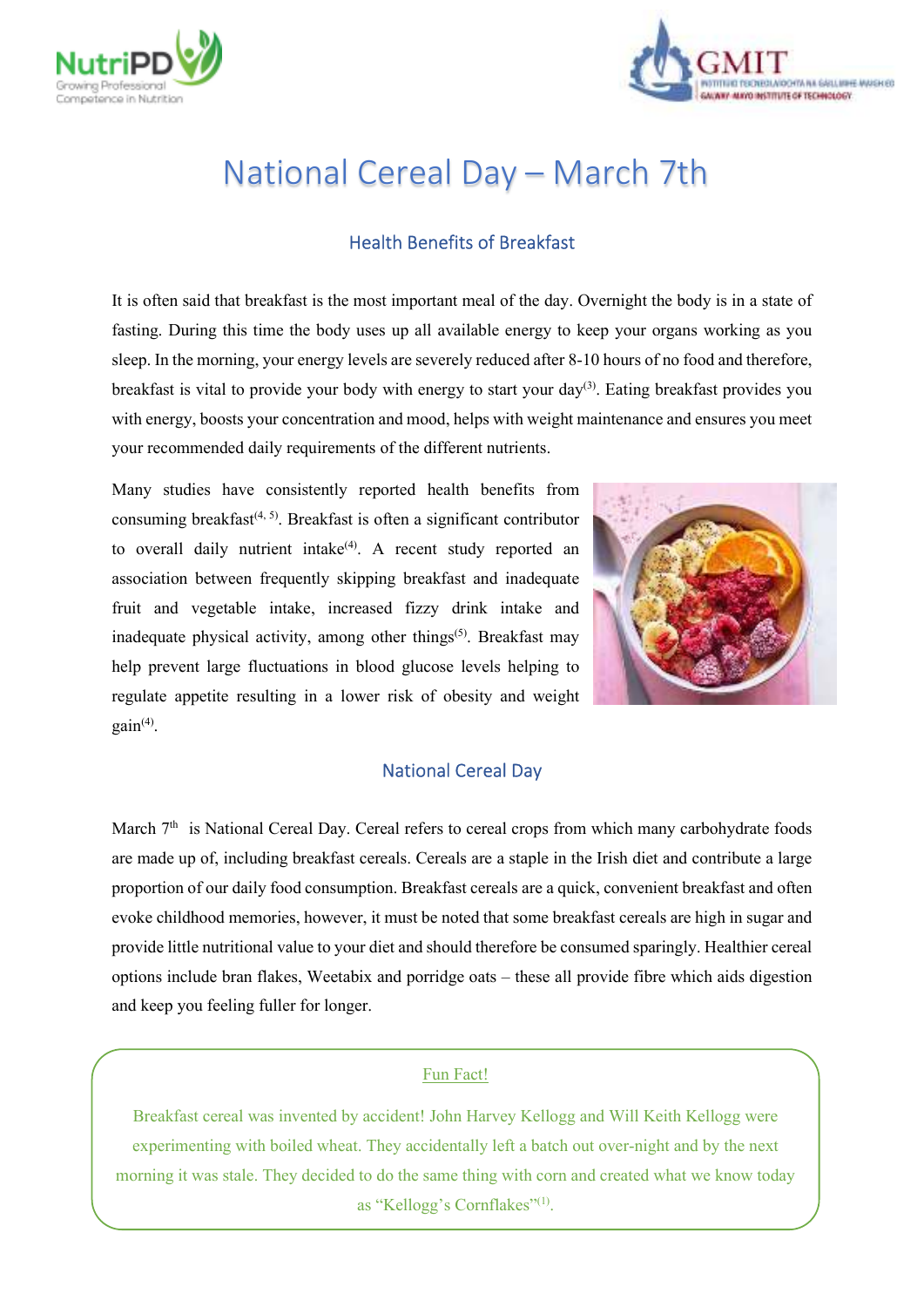



High-fibre nutritious cereals on the market include:

Muesli – usually contains a mixture of grains, fruit and nuts. No added salt and sugar options are best. Sweetness is usually provided by the dried fruit which also contributes towards your fruit consumption for the day. Keep an eye out for muesli that contains sweetened dried fruit as this involves the addition of added sugar, commonly seen with banana chips. Well-known muesli brands include Alpen, Kellogg's, Crownfield and Flahavan's.



*Figure 1-- Examples of well-known high-fibre, no added sugar muesli brands*

Shredded whole wheat cereal is a great high fibre, low salt and sugar breakfast option. Watch out for added ingredients that may contain added sugar such as chocolate pieces or added flavourings such as strawberry or banana. Pay attention for words such as 'frosted' as this implies the addition of sugar. Natural sweetness may be added by using fresh fruit such as raspberries, blueberries and bananas. Brands providing this type of cereal includes Nestle, Kellogg's and store brands such as Tesco and Supervalu.



*Figure 2- Examples of shredded wheat brands*

Bran flakes – another healthy, wholegrain cereal option that are high in fibre and low in fat. Flaked cereal is commonly coated with sugar and is often marketed as "frosted flakes" which is important to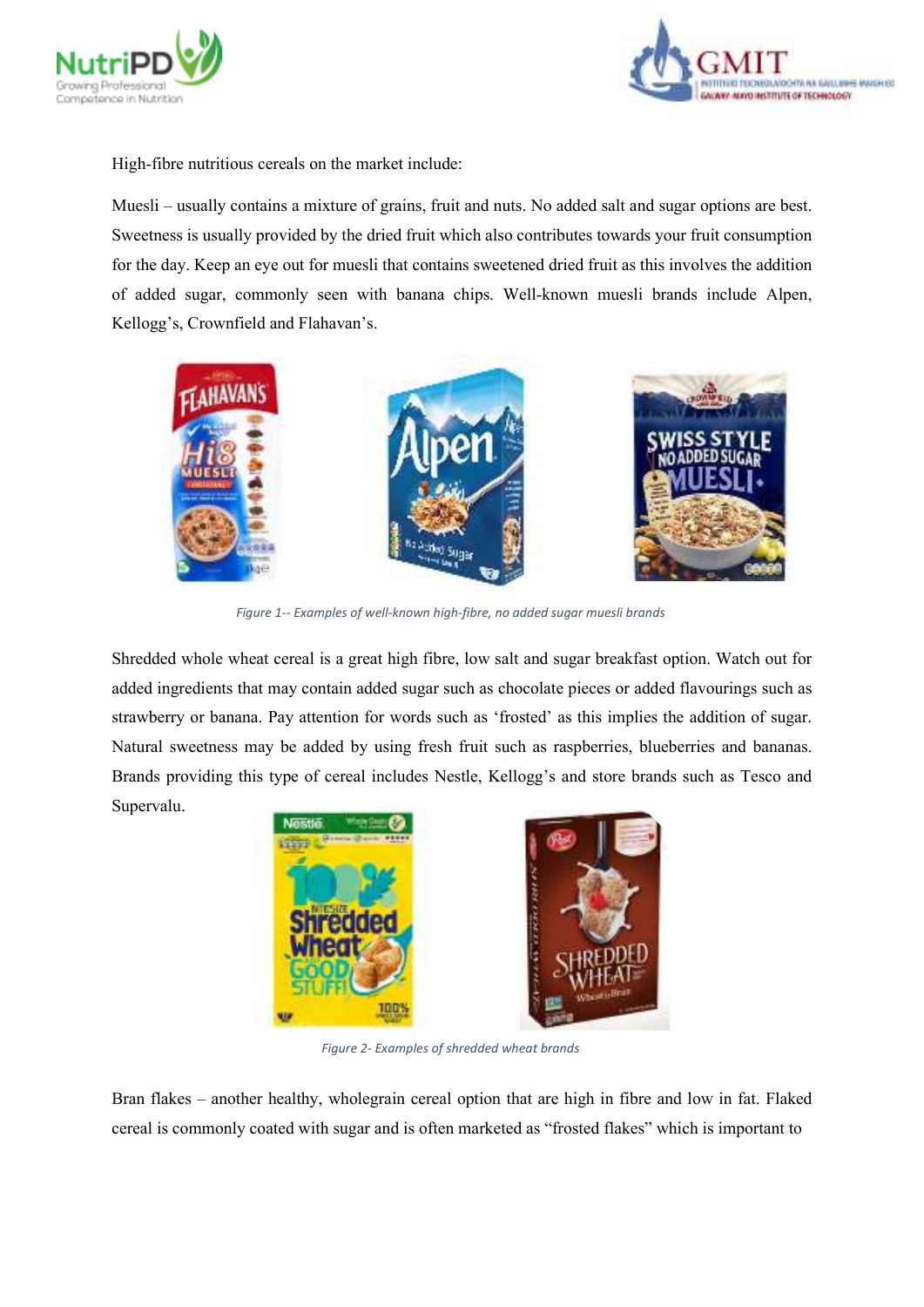



be mindful of when choosing a healthy breakfast cereal. Fresh or dried fruit can be added to bran flakes for some sweetness.



*Figure 3- Examples of well-known bran flakes brands*

When reading labels on a breakfast cereal, the important things to look for are the fibre and sugar content. Ideally you want a cereal that's high in fibre and low in sugar, salt and fat. A food product must contain less than 3g of fat per 100g to be considered "low in fat"<sup>(2)</sup> and less than 0.5g of sugar per 100g to allow the packaging to state "no added sugar" or "sugar-free" (2). Therefore, becoming familiar with the nutrition labels on food packaging can help you to compare products and choose more nutritious foods. However, a food labelled 'low in fat' may be high in sugar or vice versa and so it's important to also look at the nutrient content of the food and not just the writing on the front of the packaging as more often than not one beneficial quality of a food may be counteracted by the increase of another ingredient.

## **Carbohydrates**

It is recommended that 50% of our daily energy intake comes from carbohydrates(6). Carbohydrates are one of the three macronutrients needed by the body alongside protein and fat. There are many myths about carbohydrates being 'unhealthy' and 'fattening', but carbohydrates contain less calories per gram than fat, 4g versus 9g respectively.

#### Fun Fact!

The brain is the only organ in the body that is dependent on carbohydrates for energy. The brain exclusively uses glucose to function $(7)$ .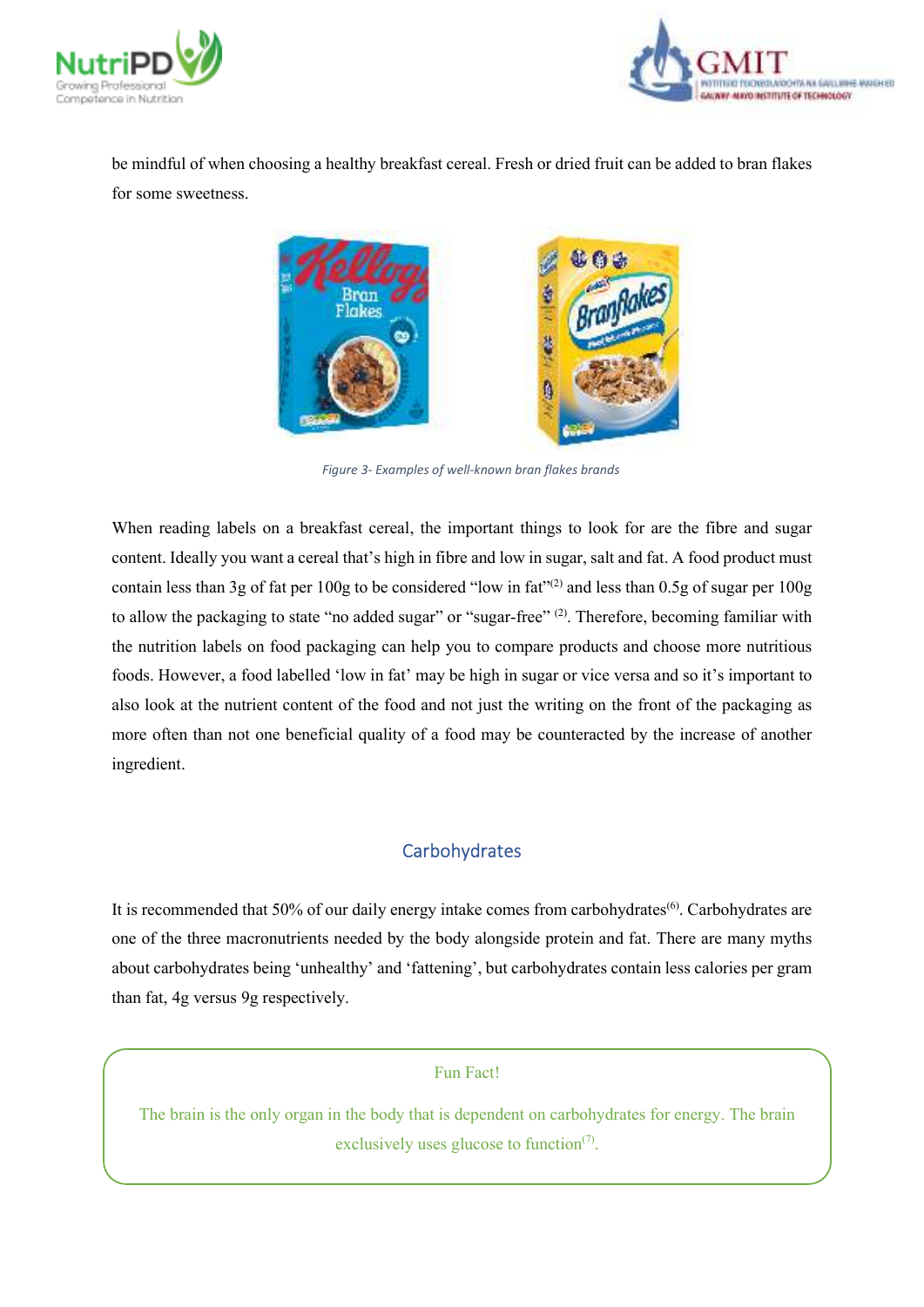



There are 3 types of carbohydrates, starch, sugar and fibre<sup>(8)</sup>. The majority of your carbohydrate intake should consist of starch and fibre. Sugars should be consumed sparingly as they are calorie dense and provide little nutritional value.

Starch is a complex carbohydrate, and it takes the body time to break it down. Starchy foods are a good source of energy and contain other nutrients such as fibre, calcium, iron and B vitamins<sup>(10)</sup>. Starch is found in plants and is made during photosynthesis<sup>(11)</sup>. Common food sources include potatoes, rice, bread, pasta, bananas, barely, beans, peas, corn and seeds.

Sugar or 'simple carbohydrates' are given this name due to their simple structure. This enables the body to quickly break them down and use them for energy<sup>(12)</sup>. Eating food high in sugar often leads to a sharp increase in the body's blood glucose levels outside of the normal healthy range. The size of these spikes are relative to the amount of sugar consumed. Large, frequent spikes in your blood glucose levels can have negative health effects with frequent sugar consumption contributing to weight gain<sup>(12)</sup>.



*Figure 4- Sources of natural (left) vs added (right) sugar*

Sugars are naturally present in foods such as fruit, milk, and milk products. These foods offer nutrients such as many vitamins and minerals that help to keep the body healthy and should not be limited in the diet. Refined sugar is not naturally occurring and is added to foods during processing. Foods containing added sugar include sweets, cakes, biscuits, table sugar and soft drinks. These foods offer little nutritional value and are often referred to as 'empty calories' as they only provide the body with energy. Therefore, their high consumption can lead to weight gain and negative health effects.

Fibre is different to the other types of carbohydrates as the body is unable to digest it. This is because it's made up of non-digestible polysaccharides and therefore, the body's digestive system is unable to break it down<sup>(13)</sup>. Fibre provides many health benefits in the diet and should be consumed daily. These benefits include the regulation of your appetite and increasing the feeling of fullness making you less likely to snack between meals and subsequently helping with weight  $loss^{(14)}$ . It increases stool bulk preventing constipation, aids with digestion and has also been linked to improved metabolic health such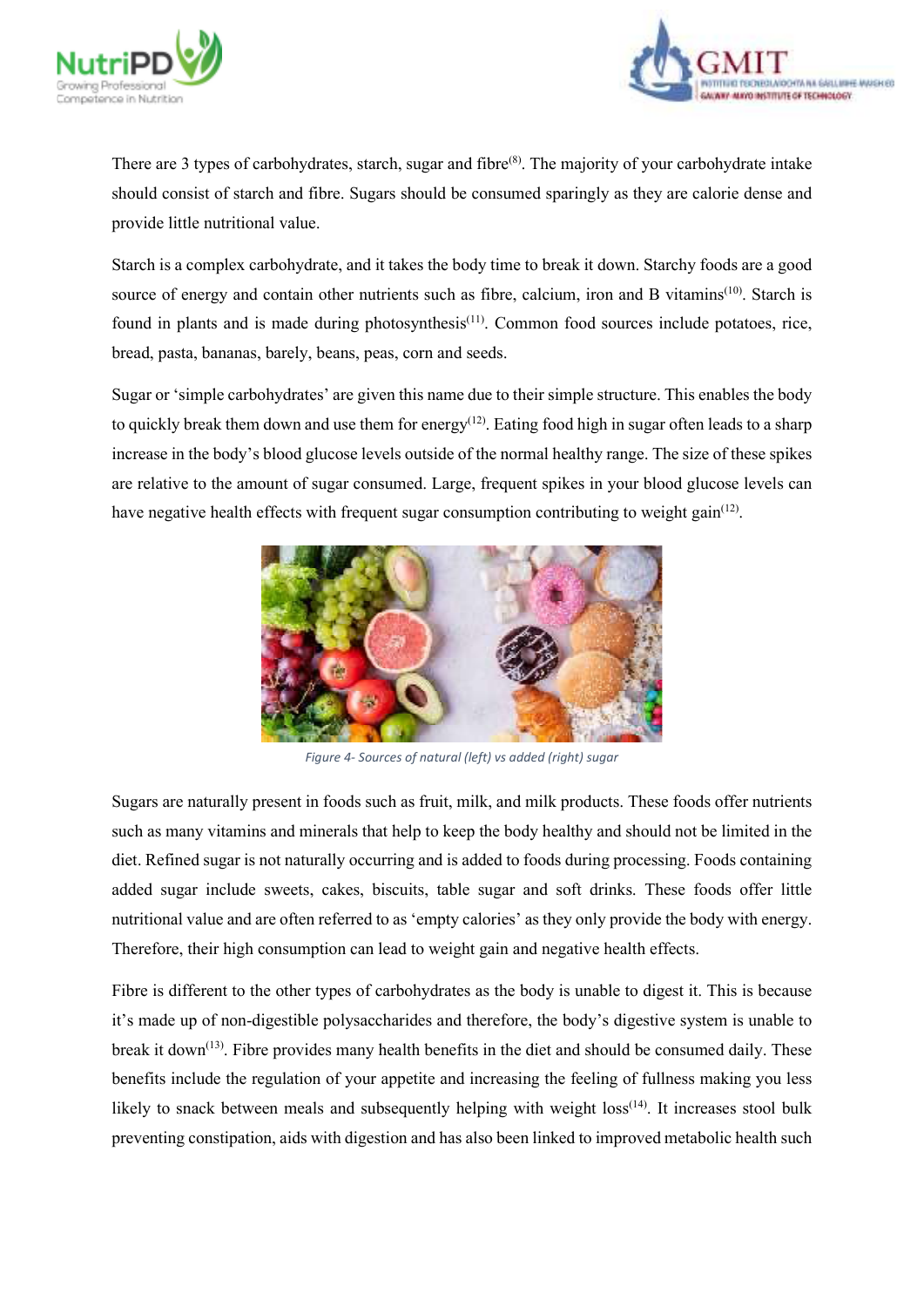



as increased insulin sensitivity, reduced risk of cardiovascular disease,

improved gut health and reduced risk of colon cancer<sup>(14)</sup>. Food examples of dietary fibre include wholemeal bread, pasta, rice, beans, avocado etc. It's recommended to each 30g of fibre a day.



Carbohydrates are an essential part of a healthy balanced diet and are delicious contribution to many meals. They also make a perfect treat or little snack when eaten in moderation.